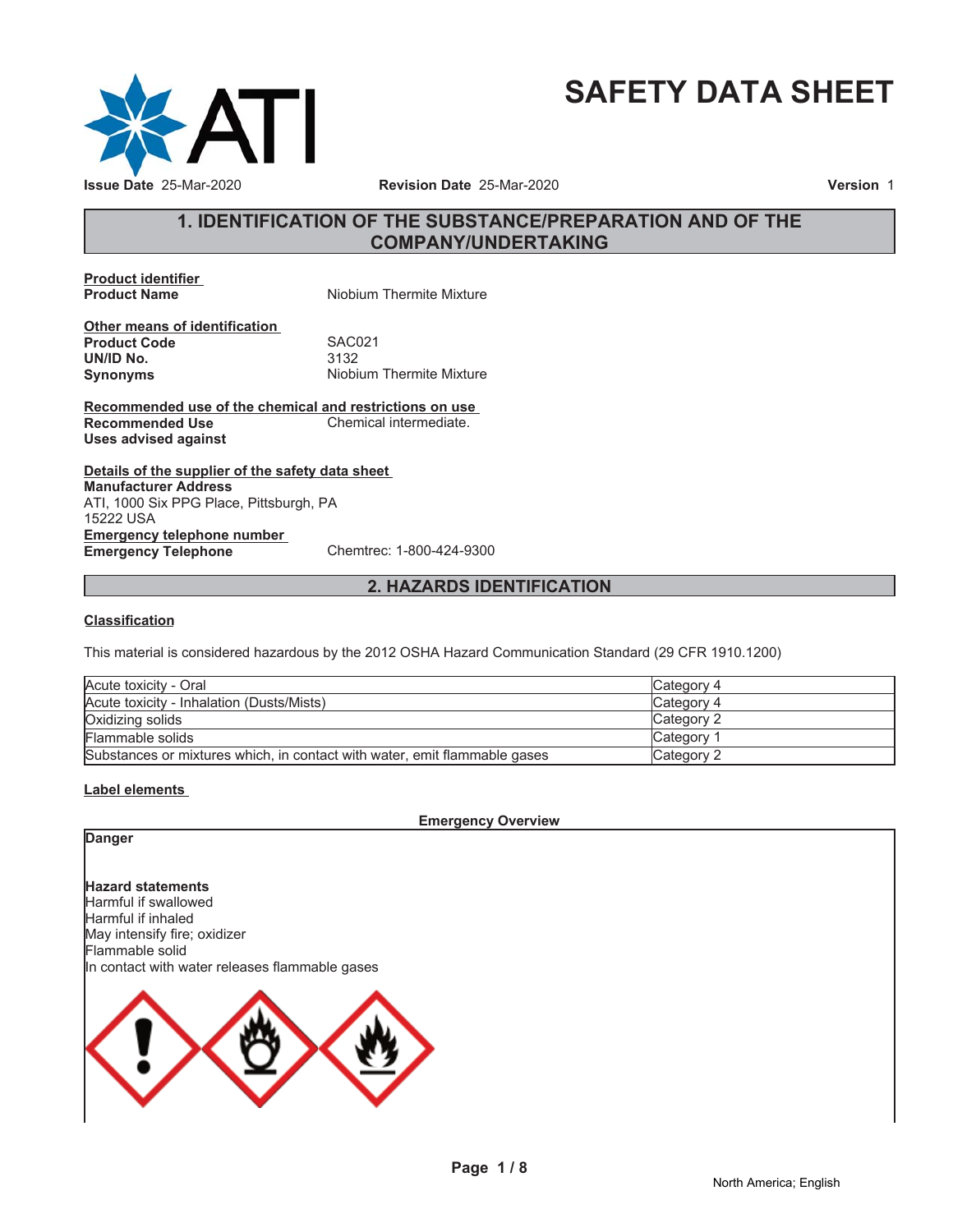| <b>Appearance Powder</b> | <b>Physical state Solid</b> |  |
|--------------------------|-----------------------------|--|

\_\_\_\_\_\_\_\_\_\_\_\_\_\_\_\_\_\_\_\_\_\_\_\_\_\_\_\_\_\_\_\_\_\_\_\_\_\_\_\_\_\_\_\_\_\_\_\_\_\_\_\_\_\_\_\_\_\_\_\_\_\_\_\_\_\_\_\_\_\_\_\_\_\_\_\_\_\_\_\_\_\_\_\_\_\_\_\_\_\_\_\_\_

**Ador** Odorless

#### **Precautionary Statements - Prevention**

Wear protective gloves/protective clothing/eye protection/face protection Keep away from heat/sparks/open flames/hot surfaces. - No smoking Wash hands thoroughly after handling Do not eat, drink or smoke when using this product Avoid breathing dust/fume Use only outdoors or in a well-ventilated area Keep/Store away from combustible materials Keep away from any possible contact with water, because of violent reaction and possible flash fire Ground/bond container and receiving equipment If dust clouds can occur, use explosion-proof electrical/ ventilating/lighting/equipment Protect from moisture **Precautionary Statements - Response**

# IF SWALLOWED: Call a POISON CENTER or doctor if you feel unwell

Rinse mouth IF INHALED: Remove victim to fresh air and keep at rest in a position comfortable for breathing IF INHALED: Call a POISON CENTER or doctor if you feel unwell IF ON SKIN (or hair): Brush off loose particles from skin: Rinse skin with water/shower In case of fire: Isolate fire and allow to burn out

### **Precautionary Statements - Storage**

Store in a dry place. Store in a closed container

#### **Precautionary Statements - Disposal** Dispose of contents/container to an approved waste disposal plant

**Hazards not otherwise classified (HNOC)** Not applicable **Other Information**

# **3. COMPOSITION/INFORMATION ON INGREDIENTS**

.

#### **Synonyms** Niobium Thermite Mixture.

| <b>Chemical Name</b> | CAS No.   | Weight-% |
|----------------------|-----------|----------|
| Niobium Pentoxide    | 1313-96-8 | 60       |
| Aluminum             | 7429-90-5 | 25       |
| Barium peroxide      | 1304-29-6 |          |
|                      |           |          |

# **4. FIRST AID MEASURES**

| <b>First aid measures</b>                                   |                                                                                                                                                            |  |
|-------------------------------------------------------------|------------------------------------------------------------------------------------------------------------------------------------------------------------|--|
| Eye contact                                                 | Flush with water for 15 minutes. See a physician.                                                                                                          |  |
| <b>Skin Contact</b>                                         | Brush off loose particles from skin. Remove/Take off immediately all contaminated clothing.<br>Rinse skin with water/shower.                               |  |
| Inhalation                                                  | IF INHALED: Remove victim to fresh air and keep at rest in a position comfortable for<br>breathing. Call a physician or poison control center immediately. |  |
| Ingestion                                                   | IF SWALLOWED: Call a POISON CENTER or doctor/physician if you feel unwell.                                                                                 |  |
| Most important symptoms and effects, both acute and delayed |                                                                                                                                                            |  |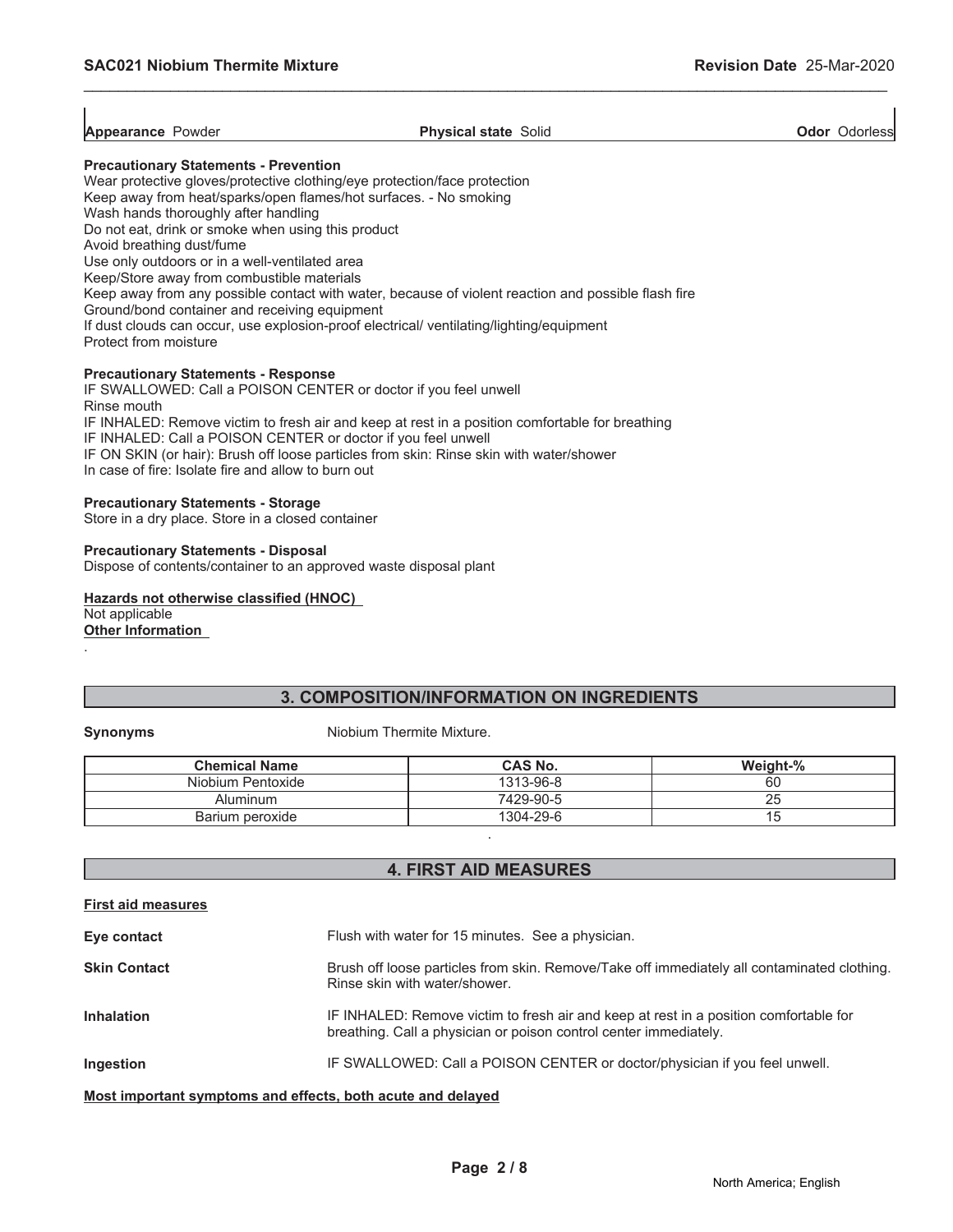**Symptoms Contact with moist skin may cause skin burns. May cause breathing difficulties if inhaled.** 

#### **Indication of any immediate medical attention and special treatment needed**

**Note to physicians** Treat symptomatically.

# **5. FIRE-FIGHTING MEASURES**

\_\_\_\_\_\_\_\_\_\_\_\_\_\_\_\_\_\_\_\_\_\_\_\_\_\_\_\_\_\_\_\_\_\_\_\_\_\_\_\_\_\_\_\_\_\_\_\_\_\_\_\_\_\_\_\_\_\_\_\_\_\_\_\_\_\_\_\_\_\_\_\_\_\_\_\_\_\_\_\_\_\_\_\_\_\_\_\_\_\_\_\_\_

#### **Suitable extinguishing media**

Isolate fire and allow to burn out.

**Unsuitable extinguishing media** If a fire occurs in the area, avoid water contact with the product to prevent evolution of hazardous gases. Do not spray water on burning product as an explosion may occur. This explosive characteristic is caused by the hydrogen and steam generated by the reaction of water with the burning material.

#### **Specific hazards arising from the chemical**

Intense heat. Will be easily ignited by heat, sparks or flames. Burns vigorously after ignition. WARNING: Fine particles of this product may form combustible dust-air mixtures. Keep particles away from all ignition sources including heat, sparks, and flame. Prevent dust accumulations to minimize combustible dust hazard. This is a strong oxidizer and will react vigorously or explosively with many materials including organic materials, such as wood and paper, and flammable metals.

**Hazardous combustion products**Not applicable.

#### **Explosion data Sensitivity to Mechanical Impact** None. **Sensitivity to Static Discharge** May be ignited by friction, heat, sparks or flames.

#### **Protective equipment and precautions for firefighters**

Firefighters should wear self-contained breathing apparatus and full firefighting turnout gear.

# **6. ACCIDENTAL RELEASE MEASURES Personal precautions, protective equipment and emergency procedures Personal precautions** Use personal protective equipment as required. **For emergency responders** Use personal protective equipment as required. Follow Emergency Response Guidebook, Guide No. 138. **Environmental precautions Environmental precautions** Collect spillage to prevent release to the environment. **Methods and material for containment and cleaning up Methods for containment** Prevent further leakage or spillage if safe to do so. **Methods for cleaning up** Sweep or shovel material into dry containers using non-sparking tools. Avoid creating uncontrolled dust. Wash the spill location thoroughly with water. Respiratory protection may be needed. Skin and eye protection should be used during cleanup.

# **7. HANDLING AND STORAGE**

#### **Precautions for safe handling**

**Advice on safe handling** WARNING: Fine particles of this product may form combustible dust-air mixtures. Keep particles away from all ignition sources including heat, sparks, and flame. Prevent dust accumulations to minimize combustible dust hazard. This is a strong oxidizer and will react vigorously or explosively with many materials including organic materials, such as wood and paper, and flammable metals.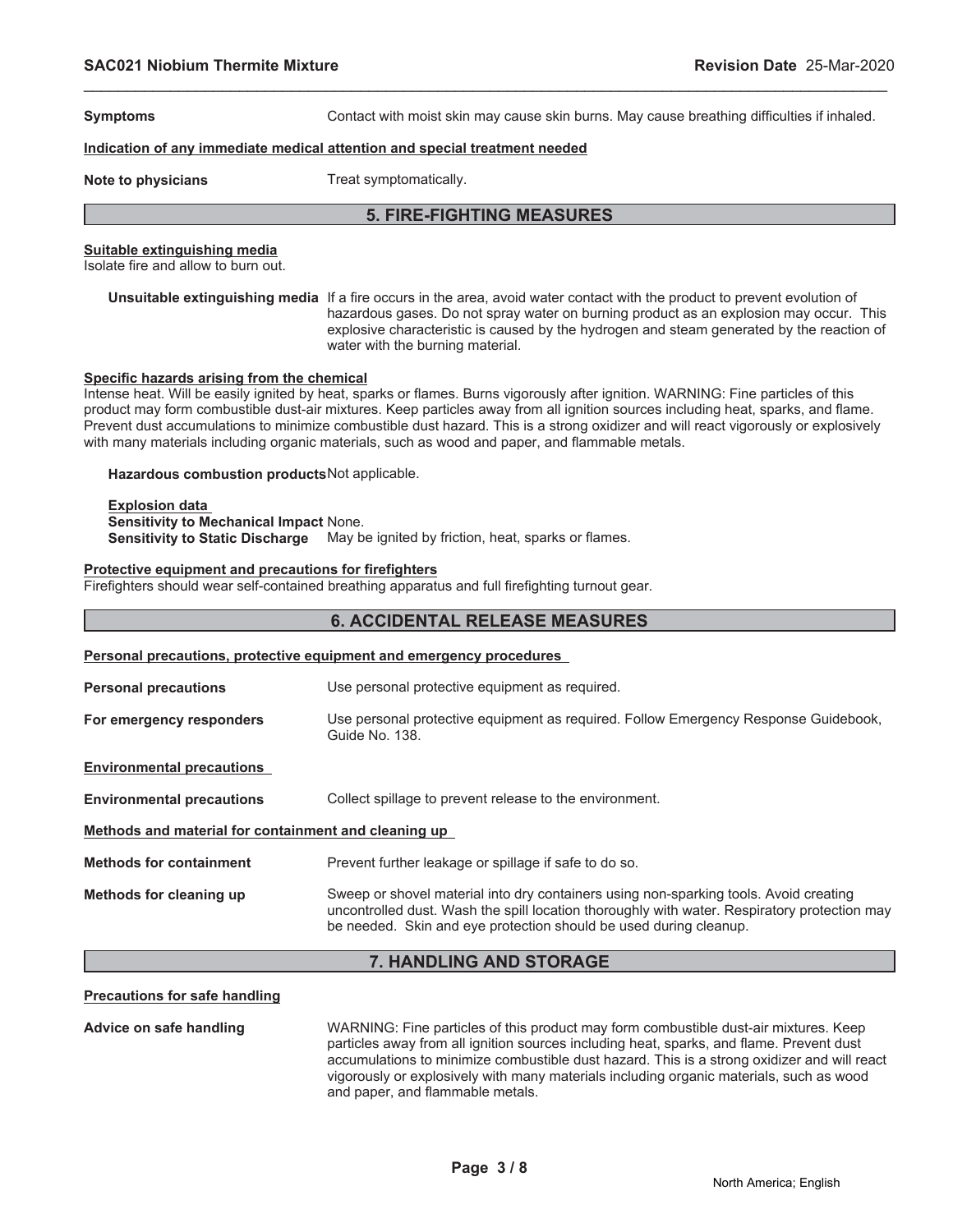#### **Conditions for safe storage, including any incompatibilities**

| <b>Storage Conditions</b> | Keep away from heat, sparks, flame and other sources of ignition (i.e., pilot lights, electric<br>motors and static electricity). Keep in properly labeled containers. Keep in a dry, cool and<br>well-ventilated place. Protect from direct sunlight. Containers may become pressurized.<br>Handle and open container with care. Store away from flammable substances, reducing<br>agents, metal powders, and organic materials. Keep container grounded to prevent static<br>discharge. |
|---------------------------|-------------------------------------------------------------------------------------------------------------------------------------------------------------------------------------------------------------------------------------------------------------------------------------------------------------------------------------------------------------------------------------------------------------------------------------------------------------------------------------------|
| Incompatible materials    | Dissolves in hydrofluoric acid. Flammable substances, reducing agents, metal powders,<br>and organic materials.                                                                                                                                                                                                                                                                                                                                                                           |

\_\_\_\_\_\_\_\_\_\_\_\_\_\_\_\_\_\_\_\_\_\_\_\_\_\_\_\_\_\_\_\_\_\_\_\_\_\_\_\_\_\_\_\_\_\_\_\_\_\_\_\_\_\_\_\_\_\_\_\_\_\_\_\_\_\_\_\_\_\_\_\_\_\_\_\_\_\_\_\_\_\_\_\_\_\_\_\_\_\_\_\_\_

# **8. EXPOSURE CONTROLS/PERSONAL PROTECTION**

#### **Control parameters**

#### **Exposure Guidelines**

| <b>Chemical Name</b> | <b>ACGIH TLV</b>                   | <b>OSHA PEL</b>                             |
|----------------------|------------------------------------|---------------------------------------------|
| Niobium Pentoxide    |                                    |                                             |
| 1313-96-8            |                                    |                                             |
| Aluminum             | TWA: 1 $mq/m3$ respirable fraction | TWA: $15 \text{ mg/m}^3$ total dust         |
| 7429-90-5            |                                    | TWA: $5 \text{ mg/m}^3$ respirable fraction |
| Barium peroxide      |                                    |                                             |
| 1304-29-6            |                                    |                                             |

#### **Appropriate engineering controls**

**Engineering Controls Avoid generation of uncontrolled particles.** 

# **Individual protection measures, such as personal protective equipment**

**Eye/face protection** If a risk of eye injury or irritation is present, appropriate eye protection is recommended; for example, tight-fitting goggles, foam-lined safety glasses, face shield, or other protective equipment that shields the eyes. **Skin and body protection** Fire/flame resistant/retardant clothing may be appropriate during hot work with the product. Wear impervious protective clothing, including boots, gloves, lab coat, apron or coveralls, as appropriate, to prevent skin contact. **Respiratory protection** When particulates/fumes/gases are generated and if exposure limits are exceeded or irritation is experienced, proper approved respiratory protection should be worn. Positive-pressure supplied air respirators may be required for high airborne contaminant concentrations. Respiratory protection must be provided in accordance with current local regulations. **General Hygiene Considerations** Handle in accordance with good industrial hygiene and safety practice.

#### **9. PHYSICAL AND CHEMICAL PROPERTIES**

#### **Information on basic physical and chemical properties**

| <b>Physical state</b><br>Appearance<br><b>Color</b>                                                            | Solid<br>Powder<br>Grey silver                          | Odor<br><b>Odor threshold</b>      | <b>Odorless</b><br>Not applicable |
|----------------------------------------------------------------------------------------------------------------|---------------------------------------------------------|------------------------------------|-----------------------------------|
| <b>Property</b><br>рH<br>Melting point / freezing point<br>Boiling point / boiling range<br><b>Flash point</b> | <b>Values</b><br>approx. $1852 °C$<br>approx. $4377 °C$ | Remarks • Method<br>Not applicable |                                   |
| <b>Evaporation rate</b><br>Flammability (solid, gas)                                                           |                                                         | Not applicable<br>Flammable        |                                   |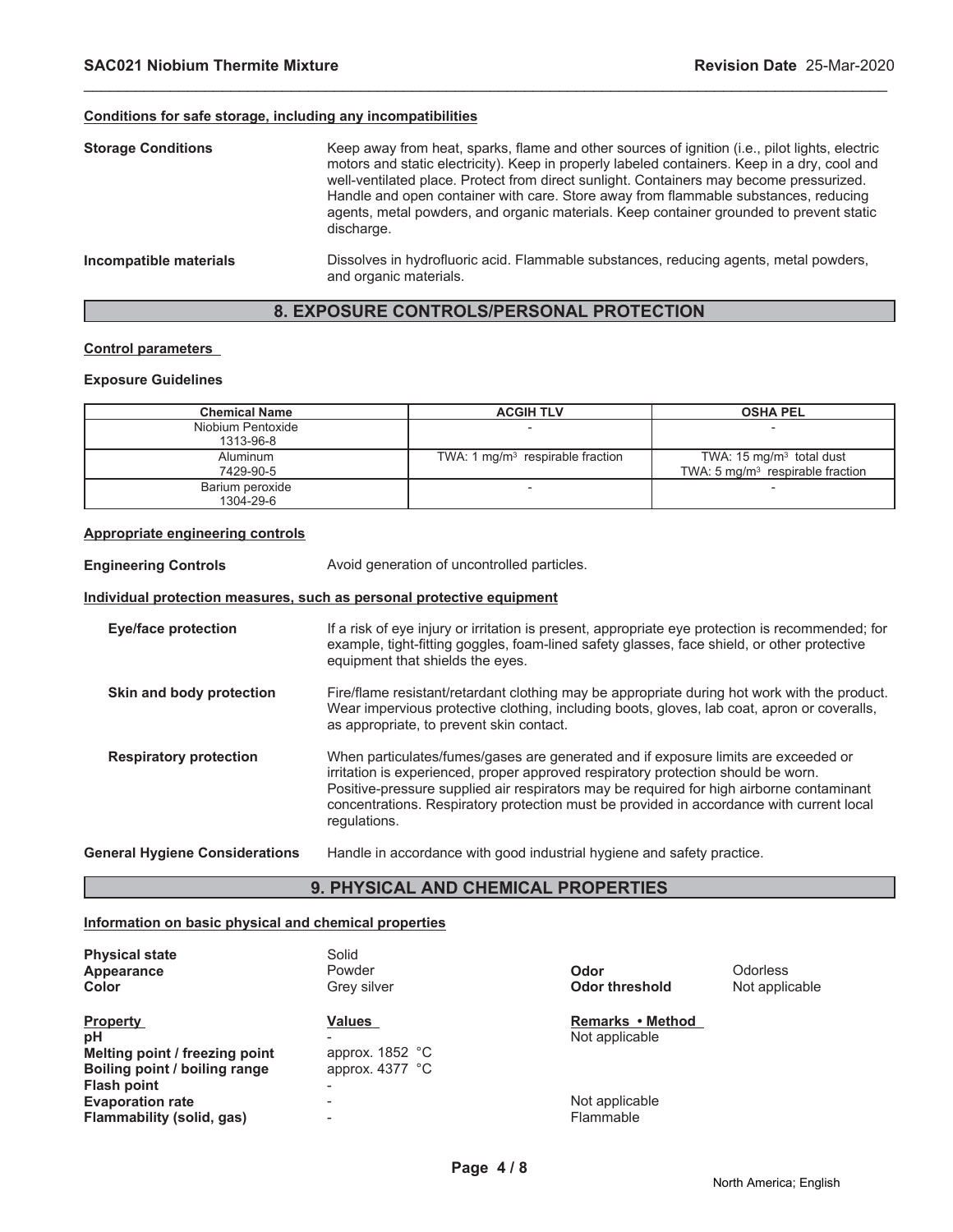| <b>Flammability Limit in Air</b> |                |                                                                                                                                                            |
|----------------------------------|----------------|------------------------------------------------------------------------------------------------------------------------------------------------------------|
| Upper flammability limit:        |                |                                                                                                                                                            |
| Lower flammability limit:        |                |                                                                                                                                                            |
| Vapor pressure                   |                | Not applicable                                                                                                                                             |
| <b>Vapor density</b>             |                | Not applicable                                                                                                                                             |
| <b>Specific Gravity</b>          | 6.49           |                                                                                                                                                            |
| <b>Water solubility</b>          | Insoluble      |                                                                                                                                                            |
| Solubility in other solvents     |                |                                                                                                                                                            |
| <b>Partition coefficient</b>     |                | Not applicable                                                                                                                                             |
| <b>Autoignition temperature</b>  |                | Not applicable                                                                                                                                             |
| <b>Decomposition temperature</b> |                | Not applicable                                                                                                                                             |
| <b>Kinematic viscosity</b>       |                | Not applicable                                                                                                                                             |
| <b>Dynamic viscosity</b>         |                | Not applicable                                                                                                                                             |
| <b>Explosive properties</b>      | Not applicable |                                                                                                                                                            |
| <b>Oxidizing properties</b>      |                | Strong oxidizer and will react vigorously or explosively with many materials including<br>organic materials, such as wood and paper, and flammable metals. |
| <b>Other Information</b>         |                |                                                                                                                                                            |
| <b>Softening point</b>           |                |                                                                                                                                                            |
| <b>Molecular weight</b>          |                |                                                                                                                                                            |
| <b>VOC Content (%)</b>           | Not applicable |                                                                                                                                                            |
|                                  |                |                                                                                                                                                            |
| <b>Density</b>                   |                |                                                                                                                                                            |
| <b>Bulk density</b>              |                |                                                                                                                                                            |
|                                  |                |                                                                                                                                                            |

\_\_\_\_\_\_\_\_\_\_\_\_\_\_\_\_\_\_\_\_\_\_\_\_\_\_\_\_\_\_\_\_\_\_\_\_\_\_\_\_\_\_\_\_\_\_\_\_\_\_\_\_\_\_\_\_\_\_\_\_\_\_\_\_\_\_\_\_\_\_\_\_\_\_\_\_\_\_\_\_\_\_\_\_\_\_\_\_\_\_\_\_\_

# **10. STABILITY AND REACTIVITY**

#### **Reactivity**

Strong oxidizer and will react vigorously or explosively with many materials including organic materials, such as wood and paper, and flammable metals.

#### **Chemical stability**

Stable under recommended storage conditions.

#### **Possibility of Hazardous Reactions**

None at standard temperature and pressure.

**Hazardous polymerization** Hazardous polymerization does not occur.

#### **Conditions to avoid**

Dust formation and dust accumulation. Heat, Electrostatic discharge.

#### **Incompatible materials**

Dissolves in hydrofluoric acid. Flammable substances, reducing agents, metal powders, and organic materials.

#### **Hazardous Decomposition Products**

Not applicable.

# **11. TOXICOLOGICAL INFORMATION**

#### **Information on likely routes of exposure**

#### **Product Information**

**Inhalation** Product not classified.

**Eye contact Exercise Exercise Exercise A** Product not classified.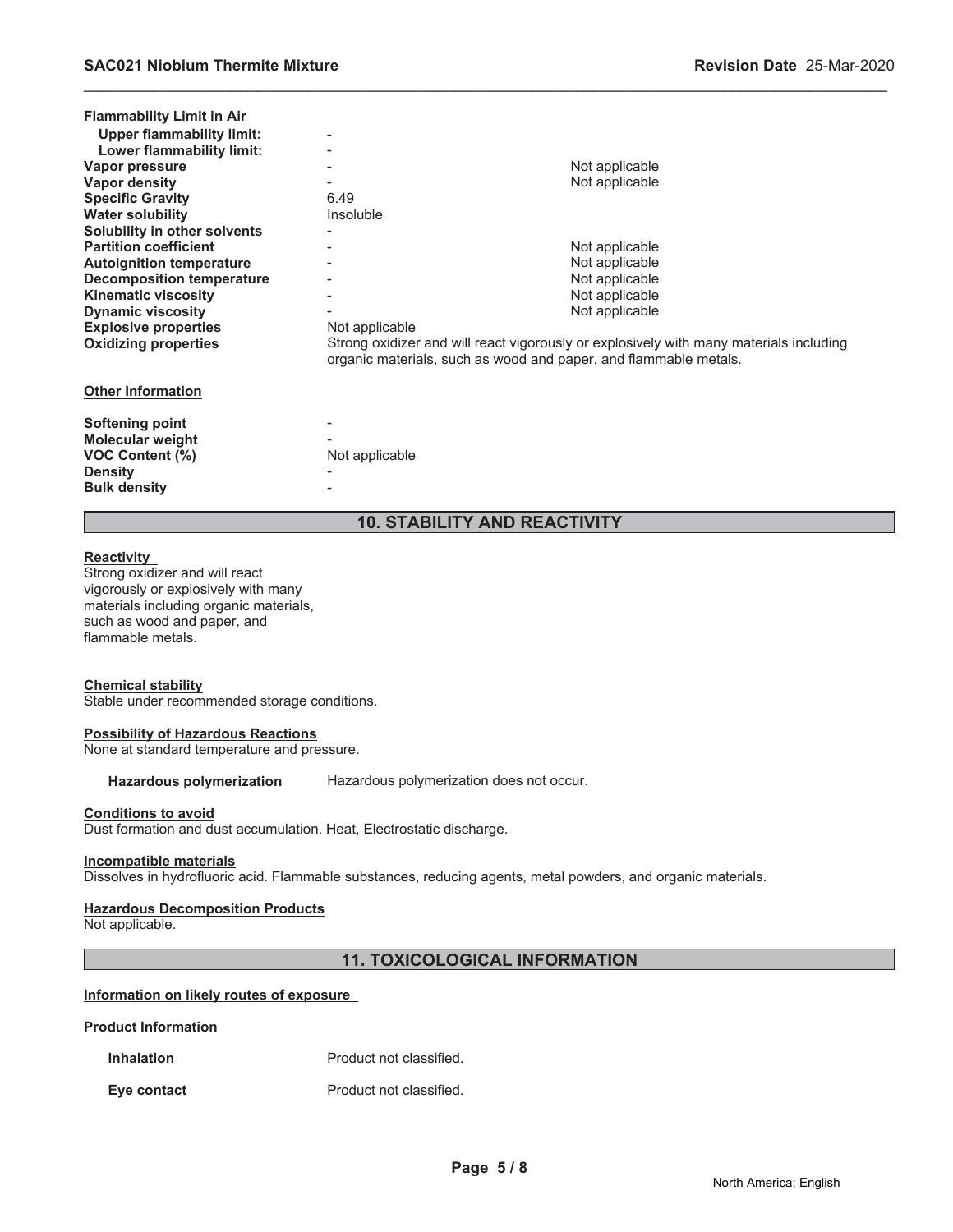**Skin Contact Product not classified.** 

**Ingestion** Harmful if swallowed.

| <b>Chemical Name</b>             | Oral LD50       | <b>Dermal LD50</b> | <b>Inhalation LC50</b> |
|----------------------------------|-----------------|--------------------|------------------------|
| Niobium Pentoxide<br>  1313-96-8 |                 |                    |                        |
| Aluminum<br>7429-90-5            | 15,900 mg/kg bw |                    | $> 1$ mg/L             |
| Barium peroxide<br>  1304-29-6   |                 |                    | -                      |

\_\_\_\_\_\_\_\_\_\_\_\_\_\_\_\_\_\_\_\_\_\_\_\_\_\_\_\_\_\_\_\_\_\_\_\_\_\_\_\_\_\_\_\_\_\_\_\_\_\_\_\_\_\_\_\_\_\_\_\_\_\_\_\_\_\_\_\_\_\_\_\_\_\_\_\_\_\_\_\_\_\_\_\_\_\_\_\_\_\_\_\_\_

#### **Information on toxicological effects**

**Symptoms** None known.

#### **Delayed and immediate effects as well as chronic effects from short and long-term exposure**

| <b>Acute toxicity</b>             | Harmful if swallowed.   |
|-----------------------------------|-------------------------|
| <b>Skin corrosion/irritation</b>  | Product not classified. |
| Serious eye damage/eye irritation | Product not classified. |
| <b>Sensitization</b>              | Product not classified. |
| Germ cell mutagenicity            | Product not classified. |
| Carcinogenicity                   | Product not classified. |
| <b>Reproductive toxicity</b>      | Product not classified. |
| <b>STOT - single exposure</b>     | Product not classified. |
| <b>STOT - repeated exposure</b>   | Product not classified. |
| <b>Aspiration hazard</b>          | Product not classified. |

# **12. ECOLOGICAL INFORMATION**

#### **Ecotoxicity**

This product as shipped is not classified for aquatic toxicity.

| <b>Chemical Name</b>           | Algae/aquatic plants                                                                                                                                                                                               | <b>Fish</b>                                                                                                             | <b>Toxicity to</b><br>microorganisms | <b>Crustacea</b>                                                                                                                                                                        |
|--------------------------------|--------------------------------------------------------------------------------------------------------------------------------------------------------------------------------------------------------------------|-------------------------------------------------------------------------------------------------------------------------|--------------------------------------|-----------------------------------------------------------------------------------------------------------------------------------------------------------------------------------------|
| Niobium Pentoxide<br>1313-96-8 |                                                                                                                                                                                                                    |                                                                                                                         |                                      |                                                                                                                                                                                         |
| <b>Aluminum</b><br>7429-90-5   | The 96-h EC50 values for<br>reduction of biomass of<br>Pseudokirchneriella<br>subcapitata in AAP-Medium<br>at pH 6, 7, and 8 were<br>estimated as 20.1, 5.4, and<br>150.6 µg/L, respectively, for<br>dissolved Al. | The 96 h LC50 of aluminum<br>to Oncorhynchus mykiss<br>was 7.4 mg of Al/L at pH 6.5<br>and 14.6 mg of Al/L at pH<br>7.5 |                                      | The 48-hr LC50 for<br>Ceriodaphnia dubia exposed<br>to Aluminium chloride<br>increased from 0.72 to<br>greater than 99.6 mg/L with<br>water hardness increasing<br>from 25 to 200 mg/L. |
| Barium peroxide<br>1304-29-6   | The 72 h EC50 of Barium<br>dichloride to<br>Pseudokirchneriella<br>subcapitata was greater than<br>30.1 mg Ba/L.                                                                                                   |                                                                                                                         |                                      | The 48-hr EC50 for Daphnia<br>magna exposed to Barium<br>dichloride dihydrate was<br>14.5 mg/L.                                                                                         |

#### **Other adverse effects**

# **13. DISPOSAL CONSIDERATIONS**

### **Waste treatment methods**

**Disposal of wastes** Disposal should be in accordance with applicable regional, national and local laws and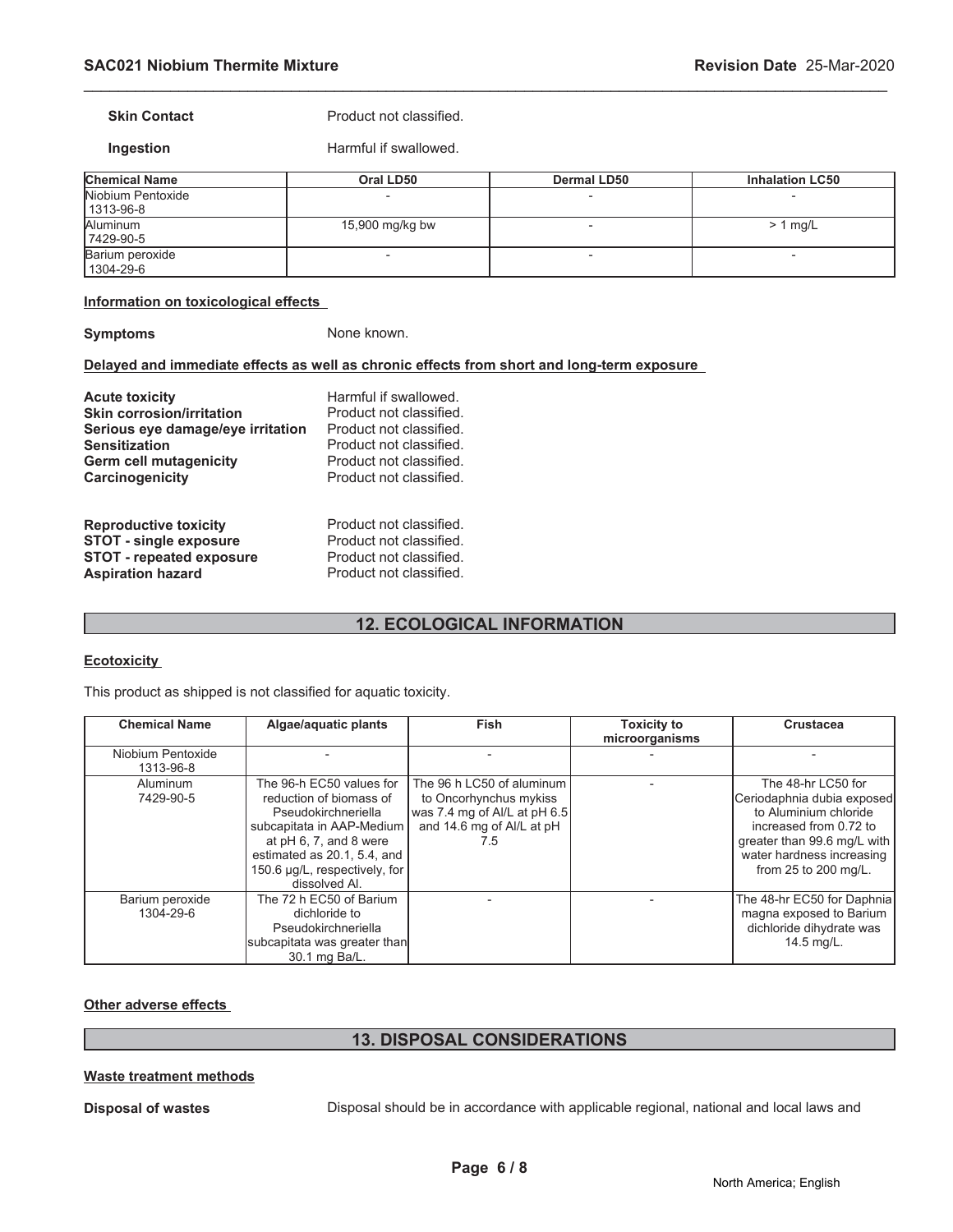#### regulations.

**Contaminated packaging** Disposal should be in accordance with applicable regional, national and local laws and regulations.

# **14. TRANSPORT INFORMATION**

\_\_\_\_\_\_\_\_\_\_\_\_\_\_\_\_\_\_\_\_\_\_\_\_\_\_\_\_\_\_\_\_\_\_\_\_\_\_\_\_\_\_\_\_\_\_\_\_\_\_\_\_\_\_\_\_\_\_\_\_\_\_\_\_\_\_\_\_\_\_\_\_\_\_\_\_\_\_\_\_\_\_\_\_\_\_\_\_\_\_\_\_\_

| DOT                             | Regulated                                                 |
|---------------------------------|-----------------------------------------------------------|
| UN/ID No.                       | 3132                                                      |
| Proper shipping name            | Water reactive Solid, Flammable, n.o.s. (Aluminum Powder) |
| <b>Hazard Class</b>             | 4.3                                                       |
| <b>Subsidiary class</b>         | 4.1                                                       |
| <b>Packing Group</b>            | Ш                                                         |
| <b>Special Provisions</b>       | IB4, T3, TP33                                             |
| <b>Emergency Response Guide</b> | 138                                                       |
| <b>Number</b>                   |                                                           |

# **15. REGULATORY INFORMATION**

| <b>International Inventories</b> |                   |
|----------------------------------|-------------------|
| <b>TSCA</b>                      | Complies          |
| <b>DSL/NDSL</b>                  | Complies          |
| <b>EINECS/ELINCS</b>             | Complies          |
| <b>ENCS</b>                      | Complies          |
| <b>IECSC</b>                     | Complies          |
| <b>KECL</b>                      | Complies          |
| <b>PICCS</b>                     | <b>Not Listed</b> |
| <b>AICS</b>                      | Complies          |

#### **Legend:**

 **TSCA** - United States Toxic Substances Control Act Section 8(b) Inventory

 **DSL/NDSL** - Canadian Domestic Substances List/Non-Domestic Substances List

 **EINECS/ELINCS** - European Inventory of Existing Chemical Substances/European List of Notified Chemical Substances

 **ENCS** - Japan Existing and New Chemical Substances

 **IECSC** - China Inventory of Existing Chemical Substances

 **KECL** - Korean Existing and Evaluated Chemical Substances

 **PICCS** - Philippines Inventory of Chemicals and Chemical Substances

 **AICS** - Australian Inventory of Chemical Substances

#### **US Federal Regulations**

#### **SARA 313**

Section 313 of Title III of the Superfund Amendments and Reauthorization Act of 1986 (SARA). This product does not contain any chemicals which are subject to the reporting requirements of the Act and Title 40 of the Code of Federal Regulations, Part 372

| Chemical<br><b>Name</b>                       | AA<br>'NO.      | $\Omega$<br>Weinht. | 24 <sub>2</sub><br><b>Values</b><br>areshold<br>70 |
|-----------------------------------------------|-----------------|---------------------|----------------------------------------------------|
| $-29-6$<br>Bariur<br>$304 -$<br><b>roxide</b> | $\Omega$<br>304 |                     |                                                    |

#### **SARA 311/312 Hazard Categories**

| <b>Acute health hazard</b>        | Yes. |
|-----------------------------------|------|
| <b>Chronic Health Hazard</b>      | N∩   |
| Fire hazard                       | Yes  |
| Sudden release of pressure hazard | N∩   |
| <b>Reactive Hazard</b>            | Yes. |

#### **CWA (Clean Water Act)**

This product does not contain any substances regulated as pollutants pursuant to the Clean Water Act (40 CFR 122.21 and 40 CFR 122.42)